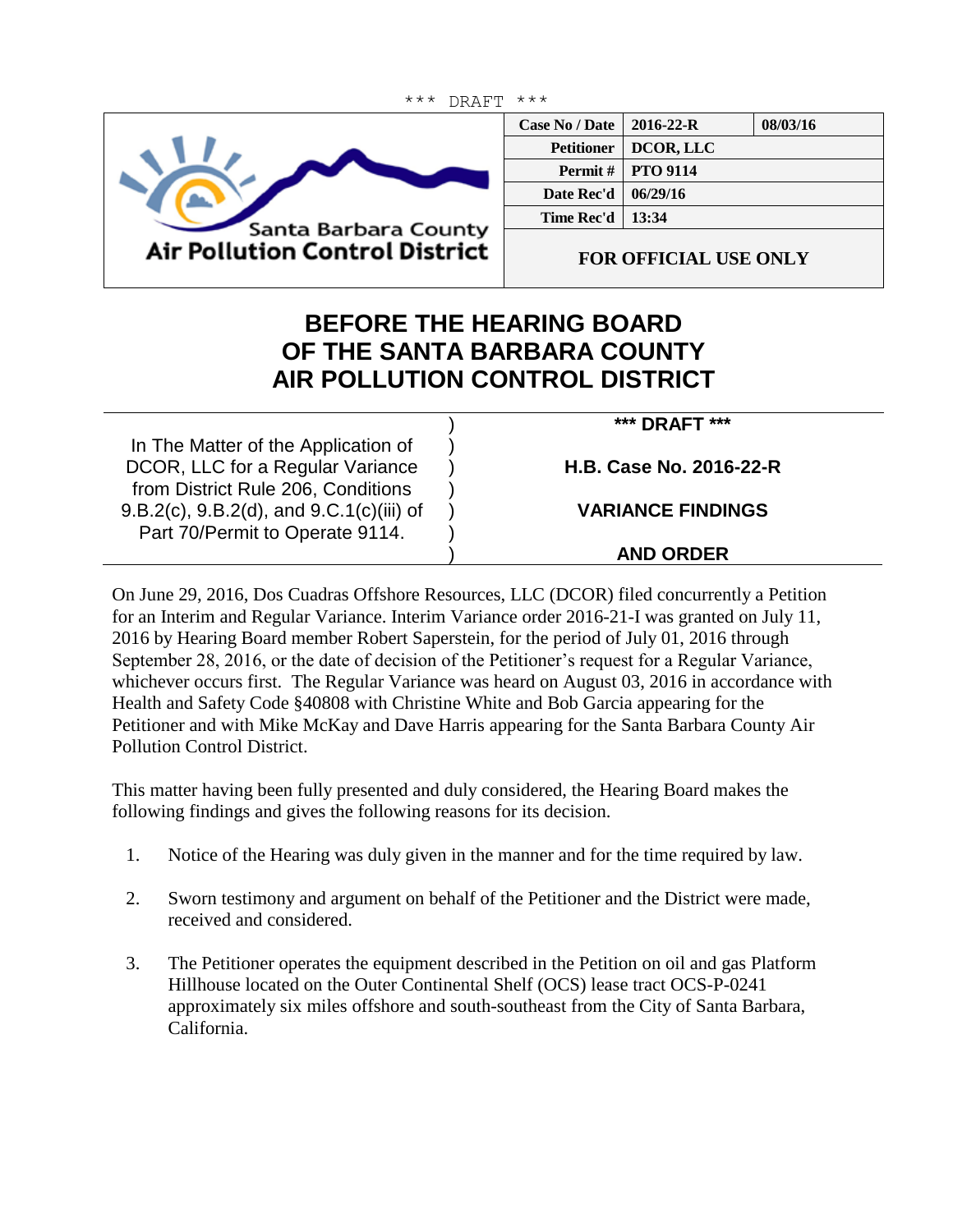| SANTA BARBARA COUNTY APCD    | CASE: 2016-22-R |  |
|------------------------------|-----------------|--|
| HEARING BOARD VARIANCE ORDER | DATE: 08/03/16  |  |

- 4. On April 11, 2016, during the Petitioner's Platform Hillhouse monthly crane inspection, the North Crane was found to have corrosion in two places on the heel section of the boom. The crane was immediately taken out of service and removed from the platform for further inspection by Linkbelt, the original manufacturer. Linkbelt agreed with DCOR's findings and recommended replacement of the boom. The new boom is being fabricated at the manufacturers Lexington, Kentucky facility. It is scheduled for reinstallation no later than December 1, 2016. Until that time, the Petitioner is unable to perform the required biennial source test on their North Crane Engine due to specific load requirements that require use of the crane boom, as listed in Part 70/Permit to Operate 9114. The Petitioner is also required to perform a visual emission inspection of the crane's engine exhaust stack for a one-minute period during the biennial source test.
- 5. The Petitioner is required to perform visual emissions inspections on the North Crane engine once per calendar quarter when the engine has operated during that quarter. If the engine does not operate during the quarter, monitoring is not required. The North Crane boom failed 11 days into the 2<sup>nd</sup> calendar quarter of 2016. The unplanned breakdown of equipment on April 11, 2016 did not allow the Petitioner the ability to perform the  $2<sup>nd</sup>$ quarter visual emissions inspection.
- 6. Without variance coverage, the Petitioner would be in violation of District Rule 206, Conditions 9.B.2(c), 9.B.2(d), and 9.C.1(c)(iii) of Part 70/Permit to Operate 9114.
- 7. Due to conditions beyond the reasonable control of the Petitioner, compliance would result in an arbitrary or unreasonable taking of property in that it would require the Petitioner to completely shut down their facility causing a loss of between 750 bbls and 850 bbls per day of oil production.
- 8. Closing or taking would be without a corresponding benefit in reducing air contaminants as there are no expected excess emissions related to the granting of this Variance.
- 9. The Petitioner has given consideration to curtailing operations, however, Petitioner states that curtailing operations for the remainder of the calendar year would cost approximately \$31,700 per day in deferred production and the loss of 10 jobs.
- 10. There are no expected excess emissions related to the granting of this Variance.
- 11. A nuisance as defined in District Rule 303 is not expected to occur as a result of this variance and continued operation is not likely to create an immediate threat or hazard to public health or safety.
- 12. The District staff supports the Petition as conditioned below.